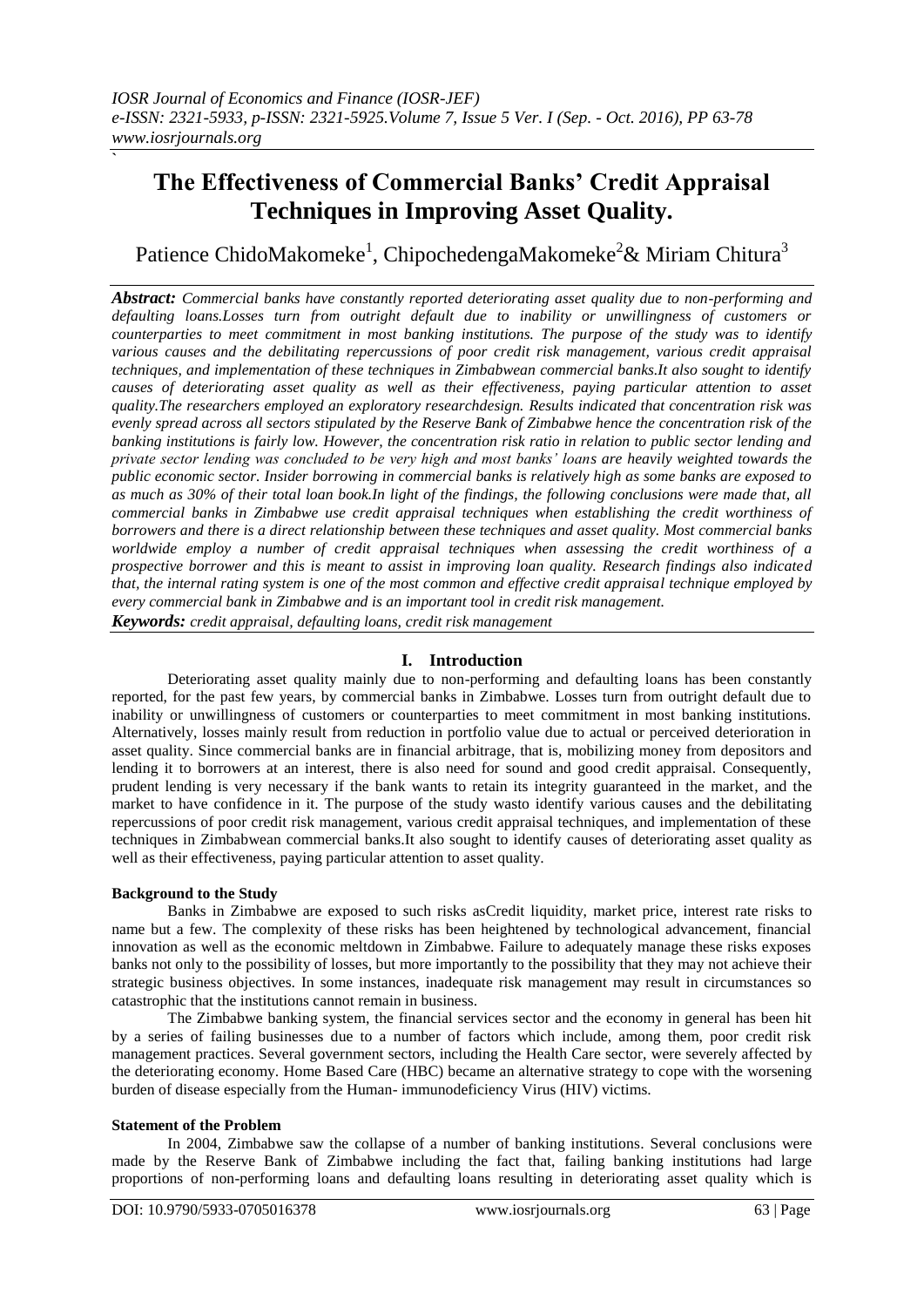statistically a significant prediction of insolvency. Annual consolidated reports by various commercial banks as well as Global Credit Ratings reports on commercial banks in Zimbabwe reported on the deterioration in aggregate asset quality with gross non-performing loans and defaulting loans increasing. The ZB Bank for instance in its financial report as at half year ending 30 June 2012 reported a decrease in asset quality with the capital value in arrears defined as loans greater than 90 days in arrears increasing by 7.8%. The deteriorating loan quality had the greatest impact on the industry earnings as institutions continued to set aside reserves to cover loan losses, hence affecting overall profit margins.

#### **Objectives of the Study**

- To analyze the effectiveness of credit appraisal techniques employed by banks in improving asset quality.
- To analyze the causes of deteriorating loan quality in Zimbabwean commercial banks.
- To find out the benchmarks that are used by commercial banks in determining asset quality.
- To assess the importance of using credit appraisal techniques in improving loan quality as well as credit risk exposure.
- To examine the impact of this deterioration on other sectors including the Health Care sector

Research findings are likely to be of great benefit to financial institutions particularly commercial banks, prospective individual borrowers and corporate clients as well as all other economic players who are directly and indirectly beneficiaries of bank lending in Zimbabwe. This research will also add to the collection of existing empirical studies in order to give future researchers as well as readers on the topic an understanding of the subject at hand.

#### **Some assumptions:**

- Timely responses will be obtained from interviewees.
- Those participating in the research understood credit risk management
- Accurate, reliable and relevant information is obtainable.
- Findings are generalizable to the financial sector.

#### **Definition of terms**

**Non-Performing loan** is a loan that is not earning income because full payment of interest or principal is no longer anticipated or the maturity date has passed and payment in full has not been made. The non-performing loan ratio is our primary indicator of loan quality problems.

**Asset quality** refers to level, distribution, trend and severity of asset classifications, the level, composition, and trend of past due, non-accrual, and non-performing loans, the adequacy of provisions for bad debts and the demonstrated ability to administer and collect problem credits and general economic environment.

**Commercial bank** is a banking institution involved in taking depositors' funds and investing them and also issues out loans to corporate and individual borrowers.

**Credit appraisal techniques** are methods that are employed by commercial banks when assessing the credit worthiness of a prospective borrower. These techniques usually vary, depending on determinants such as the size and maturity of the loan, the operating record of the business, security offered and previous relations with the borrower.

Credit risk is the current or prospective risk to earnings and capital arising from an obligator's failure to meet the terms of any contract with the bank or if an obligatorotherwise fails to perform as agreed.An institution is exposed to credit risk from diverse financial instruments such as loans, acceptances, inter-bank transactions, trade financing, foreign exchange transactions, financial derivatives and other off-balance sheet activities.

**Risk management framework** encompasses the scope of risks to be managed, the process/systems and procedures to manage risk and the roles and responsibilities of individuals involved in risk management.

**Credit policy** is a guideline on overall credit operations within a banking institution to ensure the establishment and maintenance of proper credit standards within the bank.

Although some of the findings of this research may apply to many countries world-wide especially developing economies, the study was carried out based on the data from commercial banks in Harare, Zimbabwe. Gathering of data was limited to relevant sources under commercial banks, and most of the information upon which the study was based were sourced from Risk and Compliance, Corporate Banking and Micro finance departments. **Limitations**

- The researchers faced numerous challenges in the process of carrying out the study. These included limited time and resources, hence the researchersfailed to thoroughly explore the impact on many government sectors such as Health Care.
- Some bank employees may not have given accurate information in order to maintain institutional confidentiality.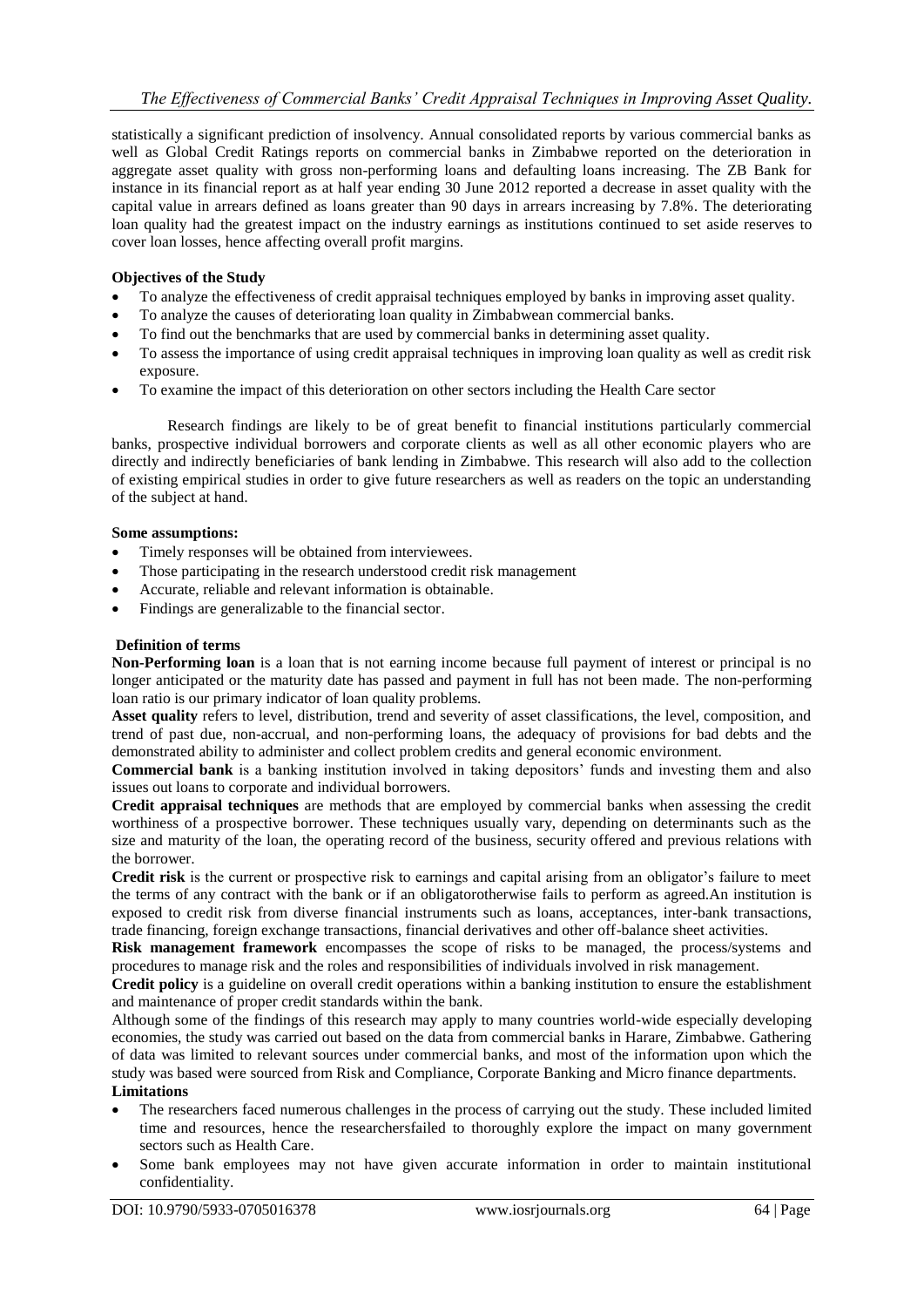• Data collection processtook more time than anticipated due to delayed responses.

The researchers carried outa review of literature, with regards to credit appraisal techniques being employed by commercial banks, causes of deteriorating loan quality, loan quality issues, benchmarks for loan quality as well as the importance of these credit appraisal techniques in improving loan quality. The literature review was mainly based on empirical and theoretical evidence so it looked at what various scholars in their textbooks say about the effectiveness of appraisal techniques in relation to improving asset quality.

Work by various journalistic writers and published research work was incorporated in order to identify the effectiveness and importance of credit appraisal techniques employed by commercial banks. Case studies of banking institutions in Zimbabwe and other international banks were also examined as empirical evidence.

Credit appraisal techniques are employed by commercial banks worldwide when assessing the credit worthiness of a prospective borrower. The techniques are meant to assist in improving loan quality. Reed and Gill (1989:122) outlined that the credit appraisal processes usually vary, depending on determinants such as the size and maturity of the loan, the operating record of the business, security offered and previous relations with the borrower. Outlined below are various appraisal techniques that are employed by local commercial banks in Zimbabwe and worldwide.

#### **Internal Risk Rating System (IRRS)**

Local banks have adopted the rating systems by developing internal risk rating systems, over the years, since there is significant probability that some borrowers will default and that some reserves should be held against these loans. Crouhy, Galai& Mark (2006: 232) highlighted that the internal risk rating system mainly looks at how banks arrive at their own private internal rating of firms, both large and small that lack a public credit rating. They further outlined that internal risk rating systems are one of the banking industry"s oldest and most widely used credit-risk measurement tools. However, practices are fast changing as a result of both regulatory and competitive pressures. Internal rating systems allow the analysis of thousands of borrowers within a consistent framework and permit comparisons across the entire loan portfolio. Large banks use these internal ratings in several critical aspects of credit-risk management, such as loan origination, loan pricing, loan trading, credit portfolio monitoring, capital allocation and reserve determination, profitability analysis, and management reporting. The Bankers" Guide to Basel II framework (2004: 32) highlighted that internal risk rating systems are such a key element of the credit risk management systems of financial institutions. That is why they are at the center of the new Basel II regulatory capital attribution process. It further outlined that a bank"s internal risk rating system and the associated probability of default (PD) and loss given default (LGD) statistics will be key inputs into the new regulatory capital calculations, hence banks will be able to use their own internal risk rating systems to set credit risk capital requirements.

#### **Purpose and Benefits of using Internal Rating System**

Crouhy et al (2006: 234) outlined that internal risk rating systems are used by financial institutions for a variety of purposes. This includes the following:

- *Pricing and trading of loans.* Internal ratings are key inputs for credit portfolio models, from which the risk contribution of each facility in a credit portfolio can be derived. In turn, these risk contributions help determine the minimum spread that an institution should charge on a credit facility in order to factor in the cost of credit risk.
- *Setting limits and acceptance or rejection of new transactions*. The strength of the rating awarded to an entity or transaction is likely to play a key role in the decision to accept or reject a particular transaction.
- *Adequacy of capital.* Again, both regulators and management, and also rating agencies, use the portfolio risk profile, as measured by internal ratings, to judge the fundamental creditworthiness of an institution.
- *Monitoring of credit quality.* Ratings should be reviewed periodically, at least once a year or if a specific event justifies the revision of the credit assessment of a borrower. Credit migration is a critical component in monitoring the credit quality of the loan portfolios of banks.
- *Adequacy of loan loss reserves.* Both regulators and management use the distribution of portfolio quality, as measured by internal ratings, to judge the adequacy of the financial accounting-based reserve for loan losses and the provision for losses in the current accounting period.
- *Attribution of economic capital.* Best-practice institutions will have a Risk adjusted Return on capital (RAROC) system in place to assess the contribution to shareholder value of the firm"s activities and portfolios.

#### **Calculating Internal Risk Ratings**

Tracy, Carey (2000: 212) discovered that typically, a bank IRRS assigns two kinds of ratings. First, it assigns an obligor default rating (ODR) to each borrower (or group of borrowers) that identifies the borrower"s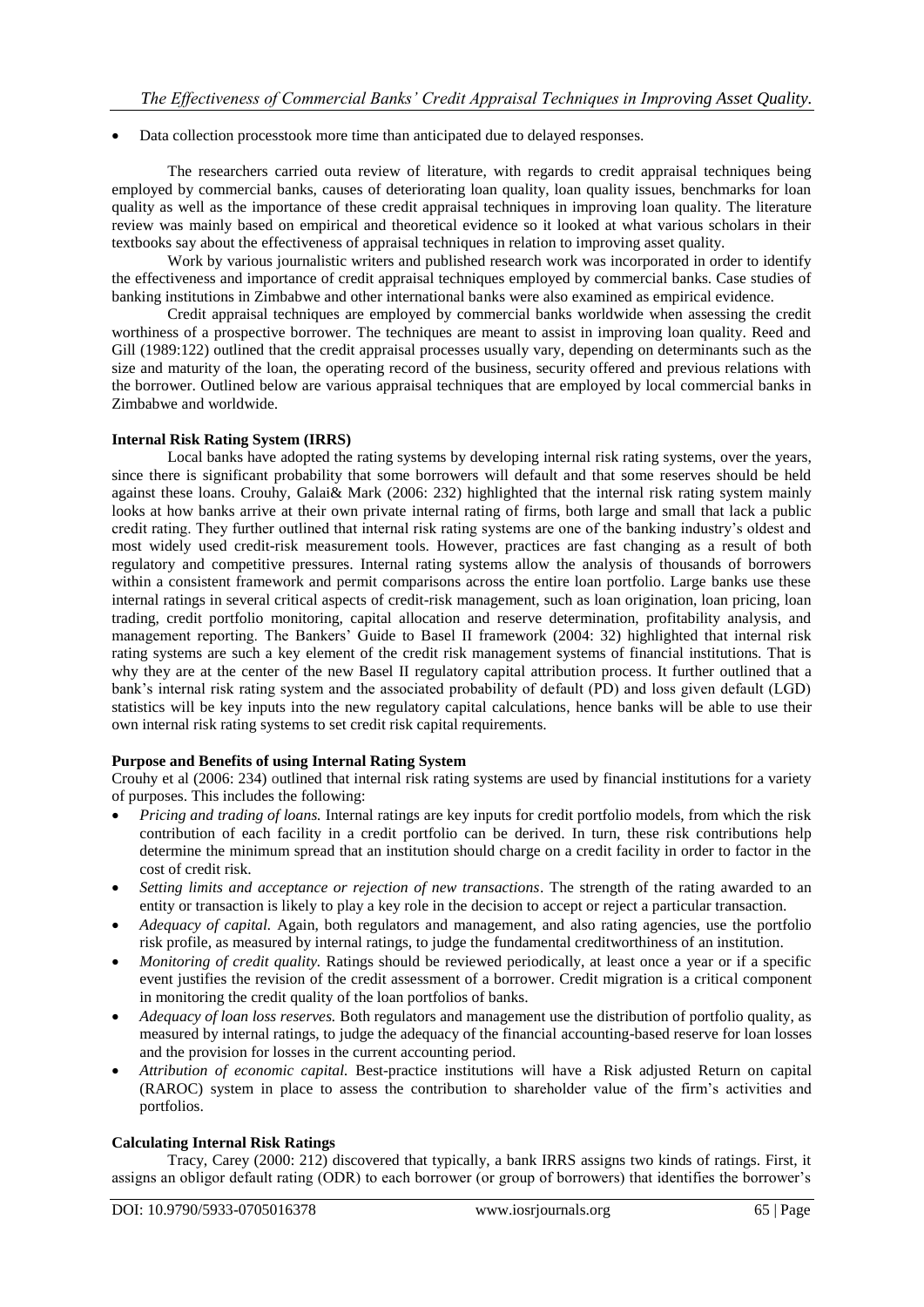probability of default and secondly, it assigns a loss given default rating (LGDR) to each available facility, independently of the ODR, that identifies the risk of loss from that facility in the event of default on the obligation. The two further highlighted that, the ODR represents simply the probability of default by a borrower in repaying its obligation in the normal course of business. The LGDR, on the other hand, assesses the conditional severity of the loss, should default occur. The severity of the loss on any facility is considerably influenced by whether the bank has put in place risk mitigation tools such as guarantees, collateral, and so on.

On the other hand, Kingdom Bank Credit policy manual (2005: 24) outlined that risk rating is the combination of two components:

- The risk of default (called "Client Quality Classification" or CQC). This is a measure of the client's strength.
- The loss severity arising should default occur (called "Security Classification"). This is a measure of the loss if all security held had to be liquidated to repay the facility.

Together, these components generate an expected loss rating on the credit risk rating matrix to give a credit risk rating. The credit policy manual further on highlighted how the Credit Quality Classification and the Security Classification are calculated.

# *Credit Quality Classification*

In this process, the client quality score card is used. This scorecard is used to determine the need for the Group to provide for the debt in part or full, and /or reserve interest. The CQC seeks to provide an accurate picture of the current status of the company hence the bank should therefore have a sound understanding of the customer's business.

#### *Security Classification*

This component looks to see how much of the bank"s exposure is covered by security. In this case the bank will merely try to discover how many times security held is likely to cover the facilities being provided at this moment in time under current conditions.

#### **Expert Systems**

Expert systems are commonly used by most local banking institutions in Zimbabwe. Reel andGill (1989: 243) outlined that expert systems are basically traditional approaches to credit risk management and mainly include CAMPARI, PAPERS, IPARTS and 5Cs. The two further outlined that, in this approach, the credit decision is left to the local branch lending officer or the accounts relationship manager. Implicitly, this manager's expertise, subjective judgment and weighting of certain key factors are the most important determinants in the decision to grant credit. Once a client has been visited and a visitation report complied, the lender should now proceed to prepare a credit proposal using the traditional approaches.

# **Causes of deteriorating Asset Quality**

According to the Reserve Bank of Zimbabwe financial stability report (2014: 21), the asset quality of the banking sector deteriorated during the period ending 31December 2013, as reflected by the decrease in the ratio of adversely classified loans to total loans, from 13.78% as at 31 December 2012 to 15.34% as at 31 December 2013. The increase in the ratio is partly a reflection of a deterioration of asset quality, high lending rates and high default rates. According to the stress tests conducted by the Reserve Bank of Zimbabwe on the Zimbabwe"s banking sector, the main causes of the deteriorating asset quality included High level of nonperforming loans, Large exposures to a single borrower or group of related borrowers, High prevalence of connected and insider loans, Weak internal credit control systems, Inadequate provisions for loan losses and other asset valuation reserves.

#### **Benchmarks or Measures for Loan Quality**

According to Comptroller handbook: Allowance for loan lease losses (1998: 34), most banking institutions use asset quality ratios as a benchmark for loan quality or as a way to measure loan quality. The asset quality ratios reflect the quality of banks' assets in terms of over-exposure to specific risks, trends in nonperforming loans and the health and profitability of bank borrowers.

# **Importance of Credit Appraisal in Improving Loan Quality**

Credit appraisal remains at the heart of the decision making process leading to the granting of credit to a borrower. Yoori Je Cho (1989: 12) pointed that banks experience problems with non-performing loans (NPLs) due to weak credit analysis. He further highlighted that the purpose of credit appraisal is to help the bank make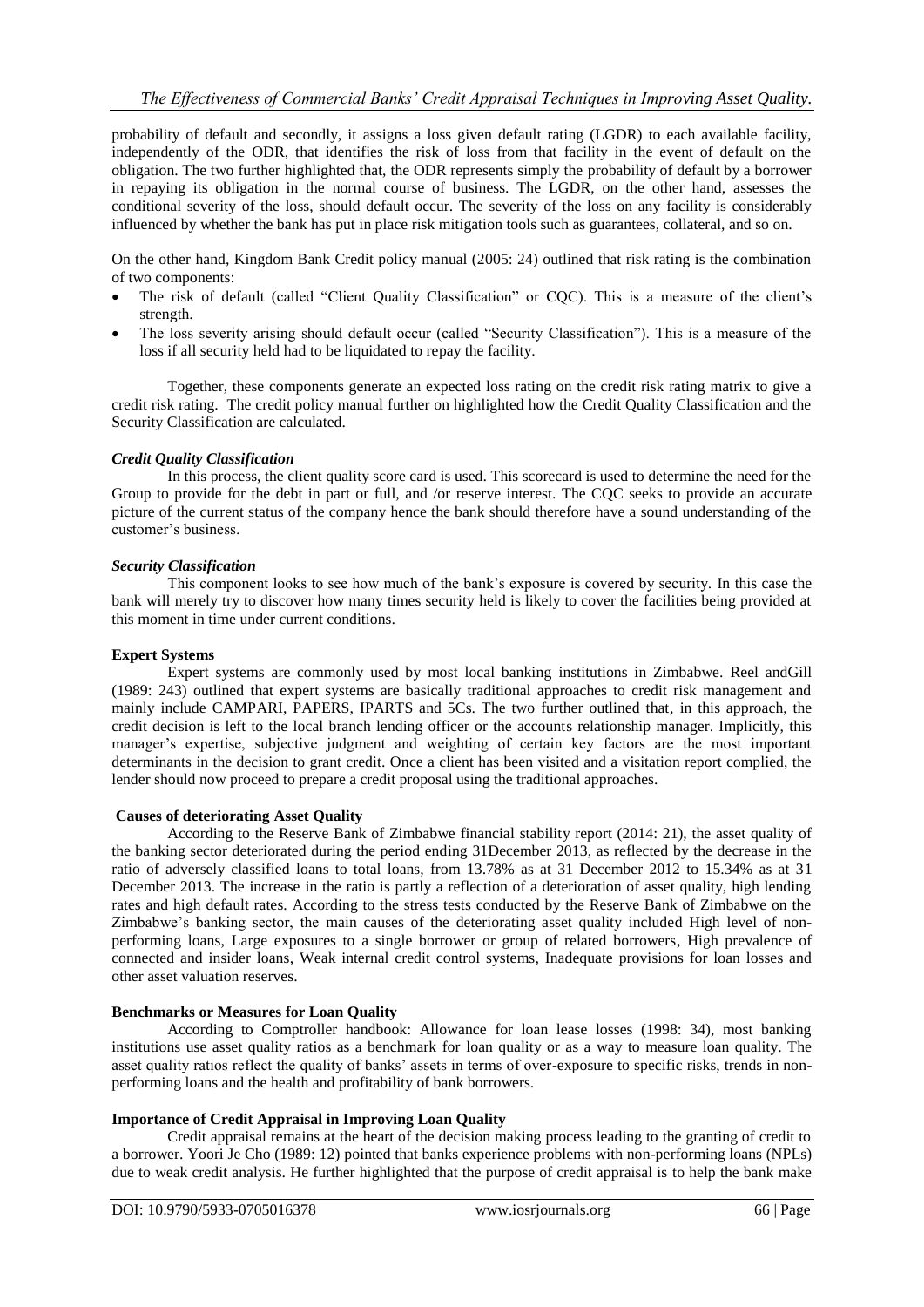good credit decisions and helping the bank avoid making incorrect decisions. Reed and Gill (1989: 122) argued that the objective of credit appraisal is to determine the ability and willingness of the borrower to repay a requested loan in accordance with the terms of a loan contract.

Reckless credit appraisal will not only jeopardize the bank, but depositors and investors. Prudent lending is very necessary if the bank wants to retain its integrity guaranteed in the market and the market to have confidence in it. Bessie (2002: 103) highlights that, when properly applied, credit risk management techniques have the potential of increasing an organization's profit over a period by minimizing losses.

# **II. Methodology**

The researchers employed an exploratory research design. This design was adopted because it provided the investigators with a better idea and insight about a broad and vague research problem as the study sought to identify and evaluate the effectiveness of credit appraisal techniques in improving asset quality.

Causal research design method was also considered appropriate in this research as it sought to identify the effect of credit appraisal techniques in relation to improving asset quality. Causal research involves the determination of factors that relate to the variables to be analyzed and seeks to establish the cause of the relationship between or amongst variables. This was used as the researchers sought to find if effective credit appraisal resulted in an improvement in banks' asset quality.

# **Target population**

The target population included commercial banks" credit analysts, risk managers, account relationship managers, credit committee members, risk management department heads and corporate bankers. The Reserve Bank of Zimbabwe was also considered as the part of the population for they perform the role of supervision, surveillance and regulatory authorities in the commercial banks. There were sixteen commercial banks operational in Zimbabwe and the seventeenth bank was the Reserve Bank of Zimbabwe at the time of the study.

#### **Sampling techniques**

Stratified random sampling was the main sampling technique used by the researchers. The researchers allocated every commercial bank in Zimbabwe a number until all the banks had numbers to represent them. The papers with the numbers were put in a box and these were picked randomly until the targeted population was reached. The sample was representative and not biased. Since a given unit (commercial bank) was chosen only once, this strategy is an example of sampling without replacement.

The researchers also used judgmental sampling thus the selection of the sampling units was consciously shaped by the researchers" agenda. Judgmental sampling was used for the selection of credit and corporate analysts, credit and corporate managers and heads of departments. The basis of the target population was based on the subjective instinct that those members would represent the entire group. This sampling technique was used because it is convenient, fast and relatively cheaper and conclusive judgments could be made on the work under the study.

#### **Sample size**

Ten commercial banks were chosen out of the sixteen currently operational commercial banks in Zimbabwe. The commercial banks were independently selected one at a time until the desired sample size of ten was achieved. Each commercial bank in the finite population had an equal chance of being included in the sample. The population of commercial banks is sixteen and the probability that a particular bank was chosen was 0.625, which meant that, it was close to certainty. The n/N formula by Pagano and Gauveau (2000; 515) was used where N presents the size of the total population and n represents the size of the sample. The sample size chosen achieved cognizance of almost every element in the population for it achieved 63%. The sample can be considered to be an objective illustration of the target universe.

#### **Primary data collection methods**

Primary data was collected by means of a survey based on questionnaires and interviews. This was because questionnaires can produce large quantities of highly structured and standardized data. They also allow for free style of investigation, and pursuing particular issues in greater detail. Some of the questionnaires were administered through e-mail. E-mail allows the respondent to fill it out at their own convenience. It was relatively quick to collect information using questionnaires and it was possible to collect information from a large portion of the sample population.

Interviews were conducted in a structured form to ensure consistency. An interview schedule was used. Both personal and telephone interviews were conducted. Structured interviews were more flexible and enabled the researchers to have control over the respondents so as to meet the researchers" objectives of the study.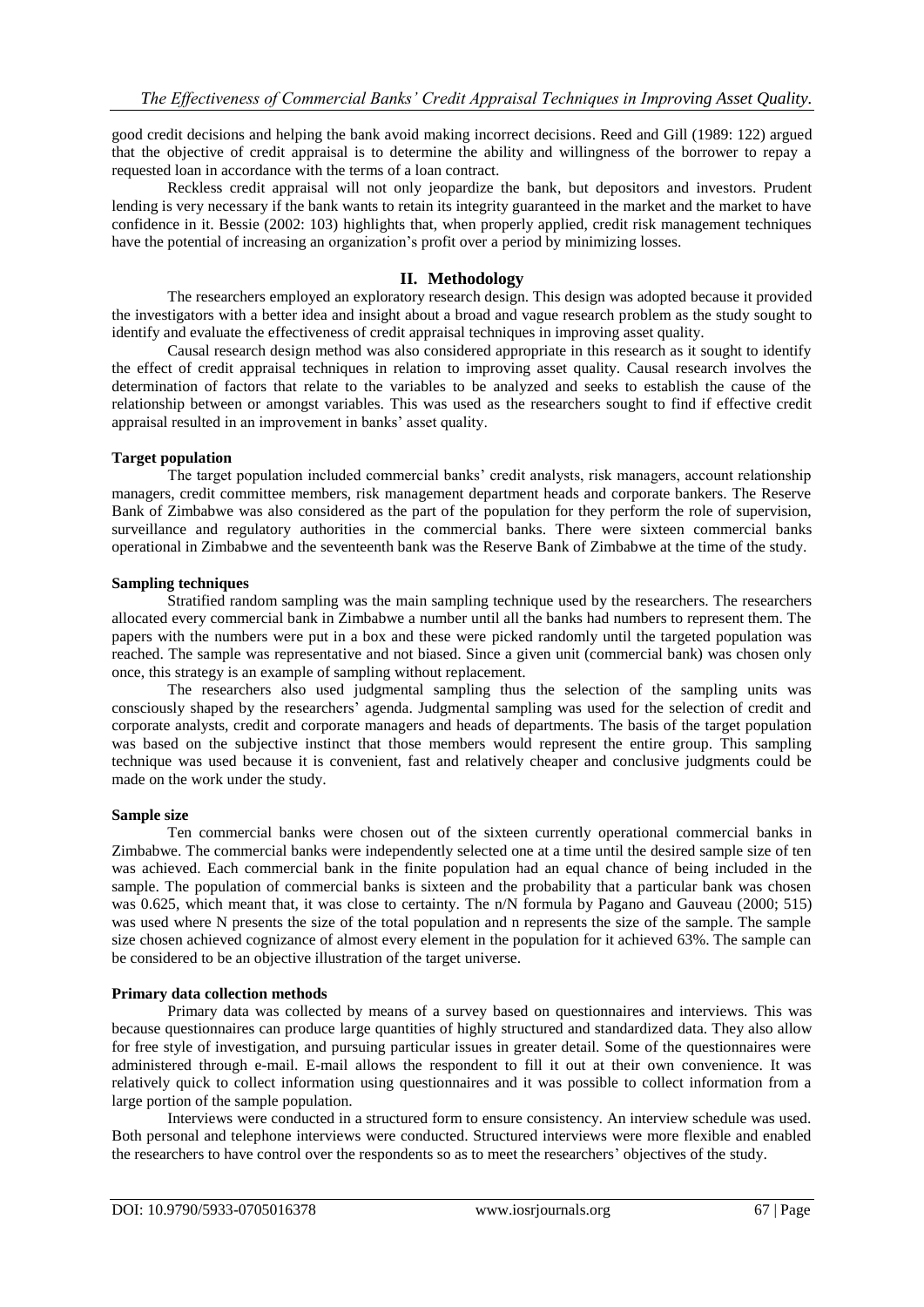**Secondary data collection methods** were used in-order to complement primary data by analyzing data that already existed from published sources like text books, journals, the internet and RBZ framework manuals, commercial bank"s manuals and other reports. Main secondary data sources used includedtextbooks, Journals and the Internet. The internet was the most valuable source of information in this research. It provided data for both theoretical and empirical literature review. It was a source of most recent developments in local and global commercial banks.

# **Data presentation and analysis procedure**

Both qualitative and quantitative techniques were used to analyze the data gathered in the administration of the research instruments pointed above. Qualitative analysis was used on the data collected through secondary data gathering and phrases in personal interviews. On the other hand, there was quantitative analysis of questionnaire responses through the use of descriptive statistics, as well as variables such as frequencies, averages and ranges. Quantitative data analysis was used to statistically uncover associations from the findings, trends and patterns.

Qualitative analysis was done throughparaphrasing and summarizing responses, classifying responses into categories and content analysis. Patterns were noted and conclusions drawn.

The use of tables and charts with percentages was done with the help of Microsoft Excel Software to enable wide data to be condensed into few manageable tables for further analysis. This facilitated comparability, where necessary, with recommendations for good practice and comparison with available statistics of practices in commercial banks in other countries.

# **III. Results**

The results of the analysis were presented diagrammatically and expressed in percentages for easy assessment. Bar charts, pie charts, column graphs, tables and doughnut charts were employed to present the findings of the research. The researchers basedtheir conclusions mainly on analysis of results.

#### **Questionnaire Response Analysis**

Out of the twelve questionnaires sent to the commercial banks fully operational in Zimbabwe, ten were returned fully completed. Thus, the research attained an 83.3% response rate with 60% of the respondents being corporate and risk managers, 20% being credit analysts, 10% being senior credit analysts and the remaining 10% being heads of departments. Thus the findings are from ten commercial banks, namely Barclays Bank, Steward Bank, NMB Bank, BancABC,Stanbic Bank, MBCA Bank, Met Bank, Kingdom Bank, ZB Bank and FBC Bank.



**Figure1:** Classification of Respondents on Questionnaires

# **Interview Response analysis**

Out of the six interviews the researchers had targeted, five were successfully conducted with five of the selected commercial banks. Thus, the research attained an 83,3% response rate with 40% of the respondents being corporate and risk managers, 40% being credit analysts, 20% being senior credit analysts. No interviews were conducted with the heads of departments. The findings are from five commercial banks, namely Barclays Bank, Steward Bank, Stanbic Bank, MBCA Bank and Kingdom Bank.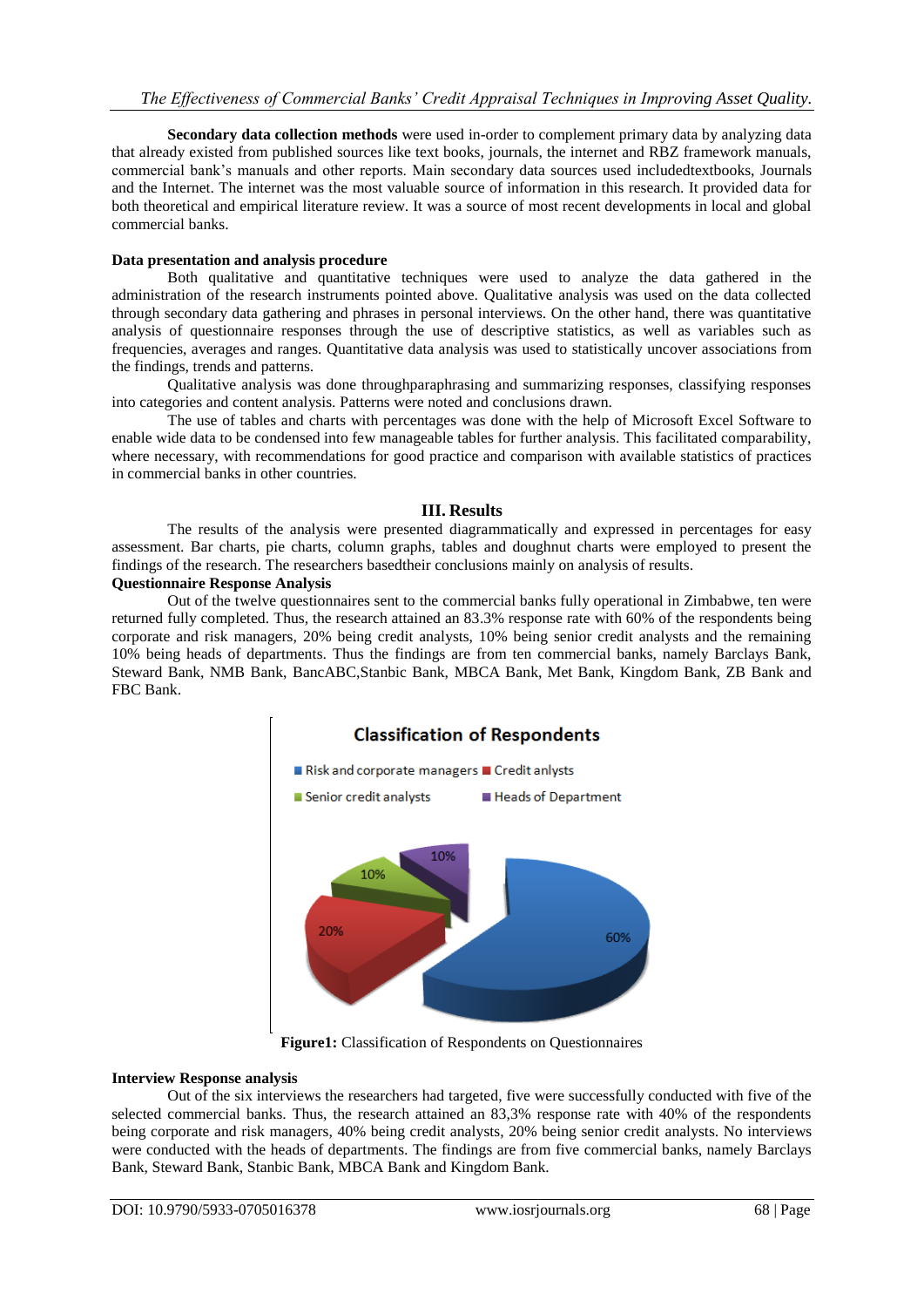

Figure 2: Classification of Respondents on Interviews

# **Credit appraisal techniques used by commercial banks**

One of the main objectives of the study was to establish the credit appraisal techniques that are currently being used by commercial banks in Zimbabwe to assess the credit worthiness of a borrower in a bid to improve loan quality. On this note, the researcher found that the most used credit appraisal technique by Zimbabwean commercial banks is the internal rating system. An analysis on whether commercial banks have an internal rating system, showed that all banks under study use an internal rating system as one of their credit appraisal techniques. However, 80% of the respondents showed that their internal rating system is fairly effective, while 20% concluded that their system is very effective.



**Figure 3:** Effectiveness of internal rating system

Besides the internal rating system commercial banks also use other techniques when establishing the credit worthiness of a prospective borrower. From the figure overleaf, it can be seen that all the credit appraisal techniques that were provided in the questionnaire are used by the commercial banks. Two of the commercial banks under study actually use all of the appraisal techniques that were highlighted in the questionnaire. The most used techniques are the credit scoring models, thus eight of the ten commercial banks use these models when establishing the credit worthiness of a borrower. Out of the ten banks, seven, thus 70% of the banks also confirmed to be using the 5Cs as a credit appraisal technique. However, Papers is the least used appraisal technique as it had a 40% response. MBCA Bank also highlighted that besides the credit appraisal techniques given in the questionnaire, it also uses financial statements of the borrower when assessing credit worthiness while Stanbic highlighted that it also uses artificial neural network. The graph overleaf clearly shows the credit appraisal techniques responses from the ten banks under study.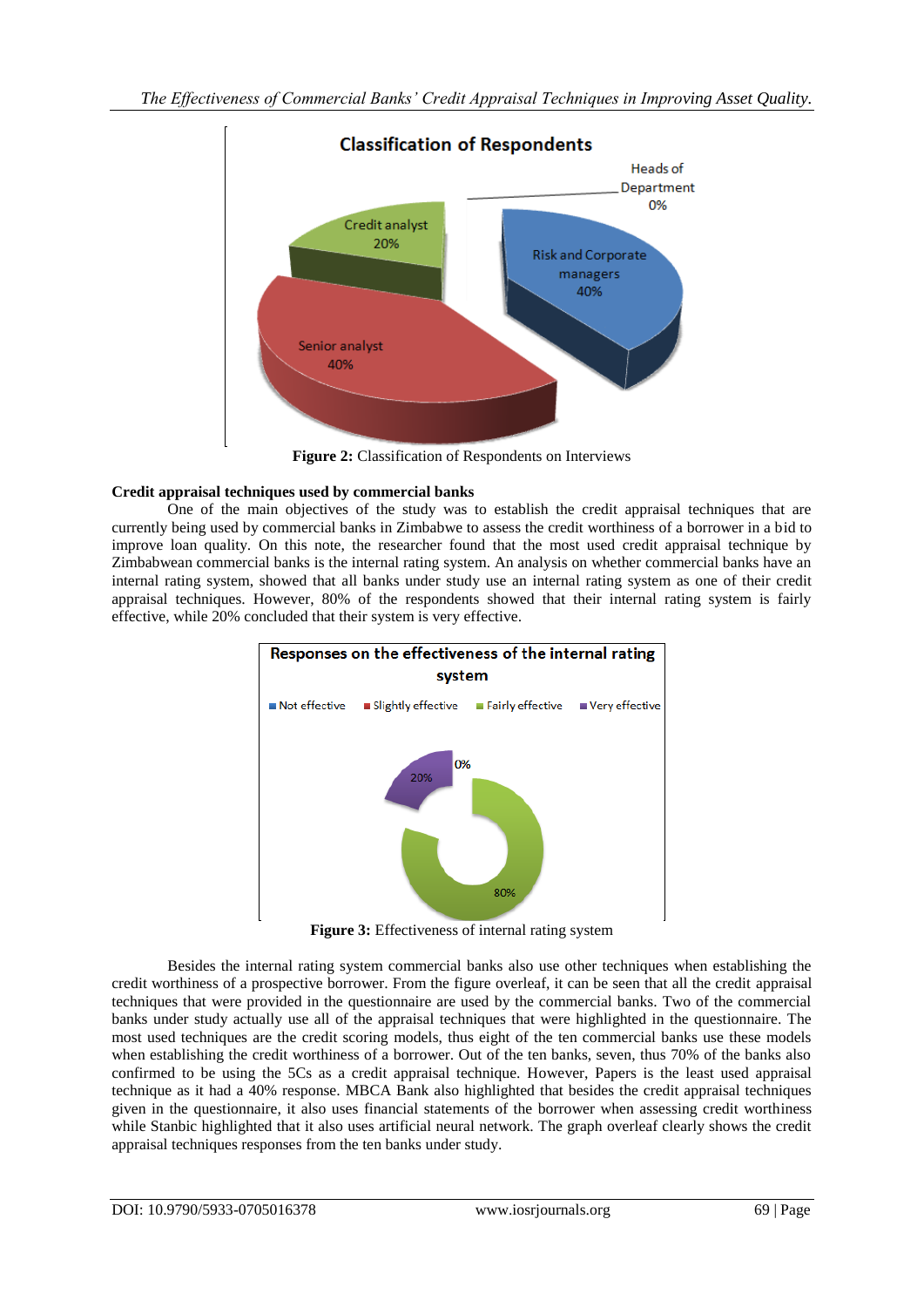

# **Causes of deteriorating asset quality**

All the respondents under study agreed that ineffective credit appraisal is one of the major causes of non-performing loans thus creating asset quality problems. All questionnaires and interviews responses showed that all respondents highlighted that one of the major causes of deteriorating asset quality is ineffective credit appraisal. Since they were no disagreements to the above sentiments, the researcher noted that ineffective credit appraisal is one of the major causes of non-performing loans thus creating asset quality problems.

However, the ten commercial banks under study also came up with a number of other causes for non-performing loans and defaulting borrowers:

- Lack of timeous follow-ups on payment defaults. Steward Bank noted that usually follow up is only instituted beyond the sixty day age analysis**.**
- Market liquidity and volatile market conditions were also highlighted as one of the major causes of nonperforming loans and defaulting borrowers. The respondents outlined that generally the market is facing serious liquidity problems as every sector in the economy is chasing after the scarce united-states dollars.
- Inadequate client tracking for applications of borrowed funds. Banks do not adequately track the client"s application for borrowed funds, hence might advance to a client without a client visit for instance.
- External competition was also noted as one of the main causes for non-performing loans, it was outlined that many banks are facing strong competition from external markets.
- Weak internal credit control systems were also highlighted as one of the main causes of non-performing loans and defaulting clients. The lack of adequate credit documentation and the timely identification and collection of problem loans has generally resulted to defaulting borrowers.
- Poor working capital management by the borrowers has also been outlined as another cause of nonperforming loans. It has been noted that clients generally lack the expertise of designing an effective cash flow hence resulting in default of the client.

The recent Reserve Bank of Zimbabwe financial stability report (2014: 21), showed that the asset quality of the banking sector deteriorated during the period ended 31December 2013, as reflected by the decrease in the ratio of adversely classified loans to total loans, from 13.78% as at 31 December 2012 to 15.34% as at 31 December 2013. The increase in the ratio is therefore a reflection of a deterioration of asset quality, high lending rates and high default rates.

The researcher requested the ten commercial banks under study to provide their ratios of non-performing loans to performing loans for the past three years thus from 2011 to 2013.

The banks submitted different ratios from each other for the 3 years. Some of the ratios were as low as 2% and some went up to 40%. The average ratio for each bank was calculated to come up with the average nonperforming loans to performing loans ratio for the 3 years, 2011 to 2013.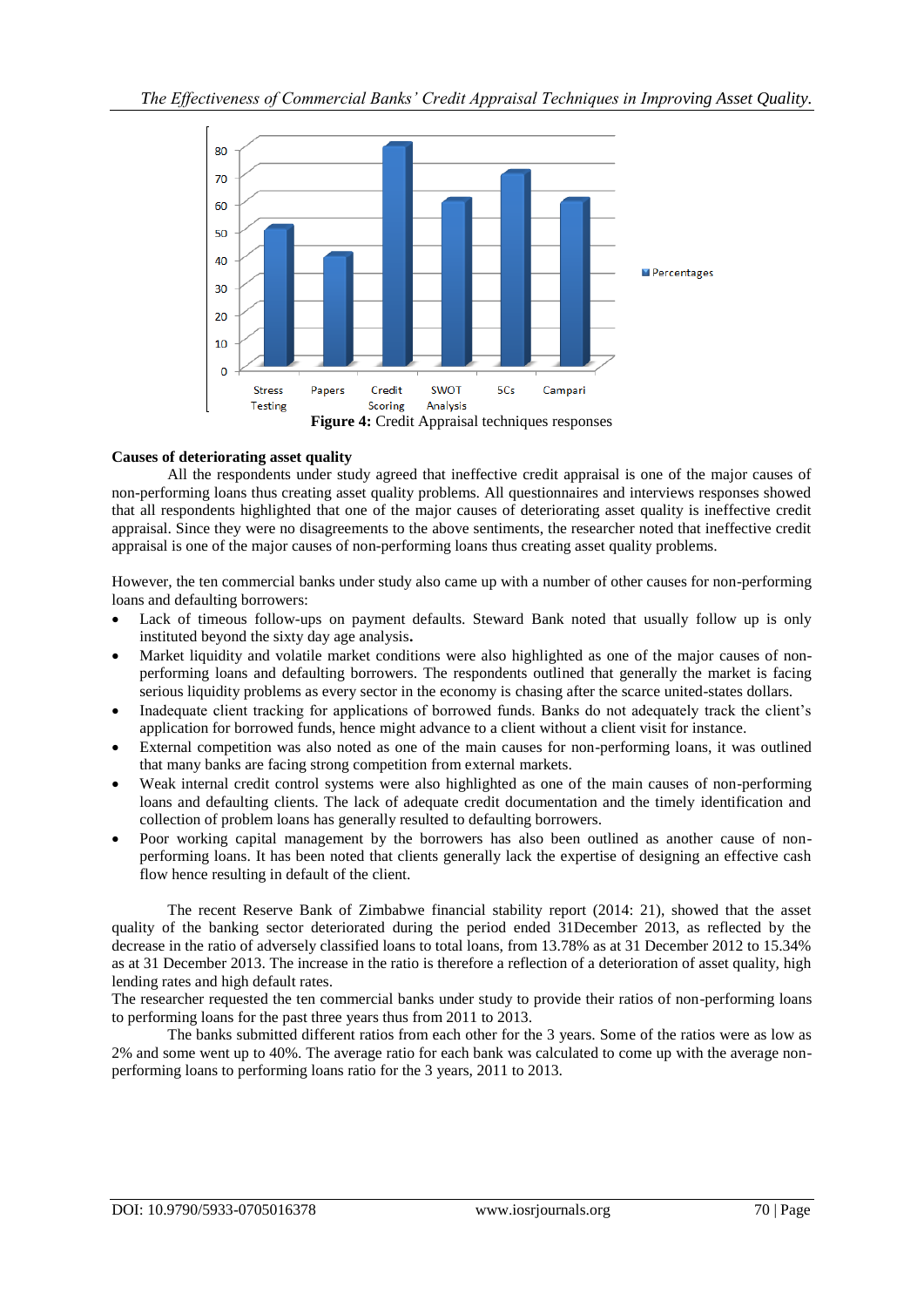

#### **Large exposures to a single borrower or group of related borrowers**

With reference to guidelines from the Reserve Bank of Zimbabwe on sectorial exposures, the ten banking institutions provided their percentages of total loan book in relation to the Manufacturing, Agriculture, Mining, Tourism, Transport, SMEs&Distribution sectors.

This particular question was researched on in order to calculate and assess the concentration risk of the banking institutions. Concentration risk denotes the overall spread of a bank's outstanding accounts over the number or variety of [debtors](file:///F:\wiki\Debtor) to whom the bank has lent money. This risk is calculated using a concentration risk ratio which explains what percentage of the outstanding accounts each [bank loan](file:///F:\wiki\Bank_loan) represents. The ratio also assists in assessing whether loans are evenly distributed or are heavily concentrated in certain economic sectors. Also, loans weighted towards a specific economic sector would create a higher ratio than a set of evenly distributed loans because the evenly spread loans would serve to offset the risk of economic downturn and [default](file:///F:\wiki\Default_(finance)) in any one specific industry damaging the bank's outstanding accounts.

Assessing the ten banks" concentration risk, it can be noted that the banks" loan books are evenly spread across all sectors stipulated by the Reserve Bank of Zimbabwe hence the concentration risk of the banking institutions is fairly low. The table below shows the mean average percentages of the total loan books in relation to the sectors given by the Reserve Bank of Zimbabwe.

| <b>Sector</b>    | Percentage of total loan book |
|------------------|-------------------------------|
| Manufacturing    | 23,51%                        |
| Agriculture      | 6,08 %                        |
| Mining           | $\frac{0}{0}$<br>29           |
| Tourism          | 5.6 %                         |
| <b>Transport</b> | 11.2%                         |
| <b>SME</b>       | 7.74 %                        |
| Distribution     | 9.19 %                        |

|  |  |  | Table 1 Average percentages of total loan books to economic sectors |
|--|--|--|---------------------------------------------------------------------|
|  |  |  |                                                                     |

From data obtained by the researcher it can be noted that four out of the ten banks under study do not lend to the tourism sector and three of the banks also do not lend to the Agricultural sector. The agriculture and tourism sector constitute a small percentage of the total loan composition of the banks lending to them. This is mainly due to the liquidity challenges facing these two sectors.

The concentration risk ratio in relation to public sector lending and private sector lending was also calculated for the ten banks as a whole using the average percentages of the total loan books to economic sectors. The sectors that fall under the public sector lending include manufacturing, agriculture, mining, tourism, transport and distribution whilst the small to medium enterprises sector is the only one which falls under the private sector lending. The average public sector lending to private sector lending concentration risk ratio for the ten banks under study was calculated to be 92.26%. This clearly shows that the banking institutions' concentration risk is very high and their loans are heavily weighted towards the public economic sector. This high ratio shows that the loan portfolios are not evenly distributed between the public and private sectors hence commercial banks are facing the risk that if the public sector collapse in Zimbabwe, that can damage their complete loan portfolios. The figure below shows the public sector to private sector concentration risk ratio.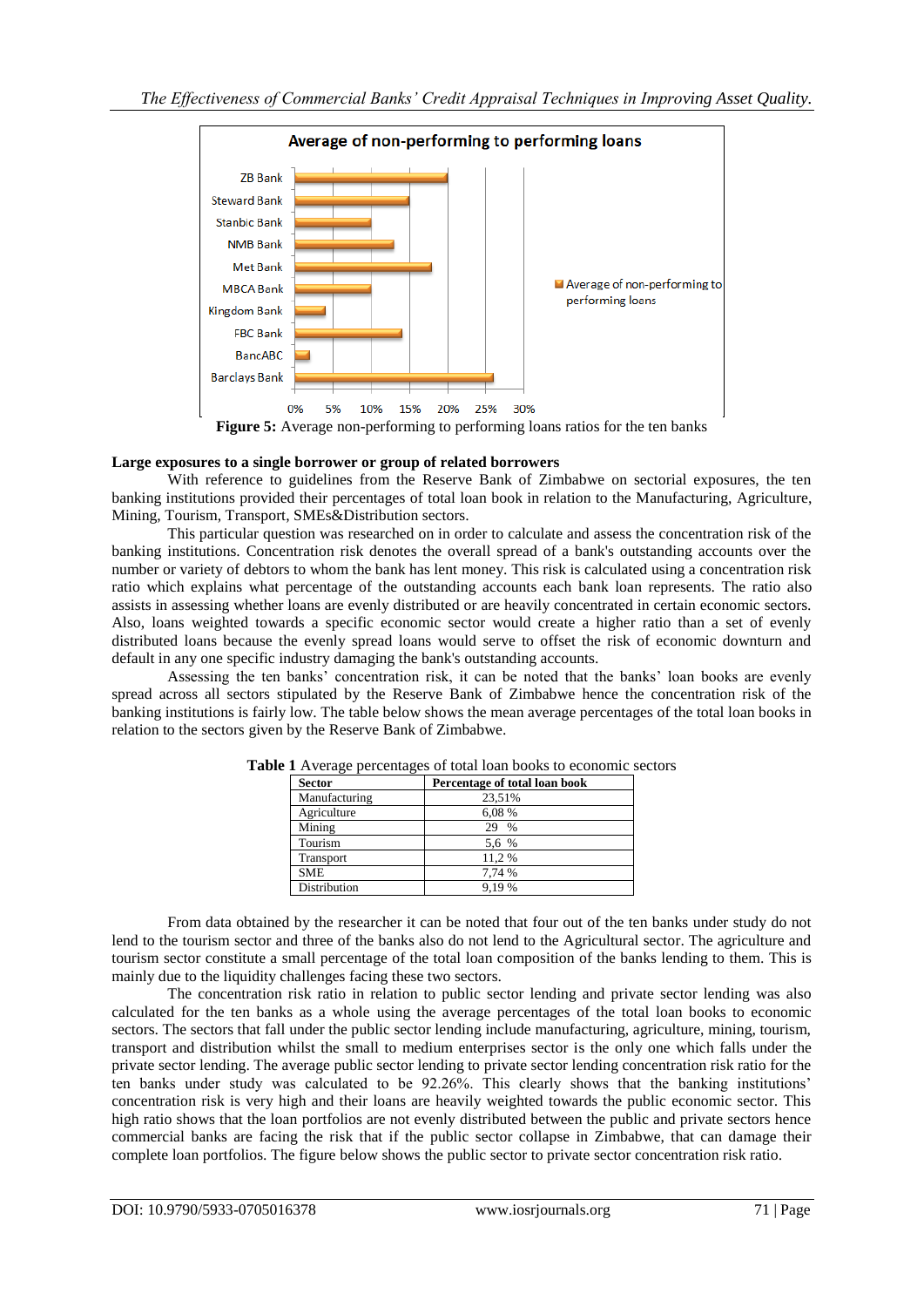

**Figure 6:** Average public sector to private sector concentration risk ratio

The respondents were also asked to give their opinion on which sector they view as the most profitable sector in Zimbabwe. This assisted the researcher to assess whether banking institutions are maximizing on the most profitable sectors thus lending more to these most profitable sectors. From the table 4.2 shown overleaf, most respondents view the mining sector as the most profitable sector of all economic sectors. However three of the fifteen respondents were to the sentiment that the distribution sector is the most profitable sector of all the sectors in Zimbabwe thus the distribution sector had a 20% response rate. Table 4.1 clearly shows that the mining sector had the highest average percentage of the banks" total loan books of 29%. This therefore shows that most banking institutions are maximizing on this most profitable sector.

|                      |        | <b>Frequency</b> | <b>Percent</b> Cumulative |        |  |
|----------------------|--------|------------------|---------------------------|--------|--|
| <b>Value</b>         |        |                  |                           |        |  |
| <b>Manufacturing</b> |        |                  | 6.67%                     | 6.67%  |  |
| Agriculture          | ↑<br>∠ |                  | 0%                        | 6.67%  |  |
| <b>Mining</b>        | 3      | 9                | 60%                       | 66.67% |  |
| <b>Tourism</b>       | 4      |                  | 0%                        | 66.67% |  |
| <b>Transport</b>     | 5      | 0                | 0%                        | 66.67% |  |
| <b>SMEs</b>          | 6      | ◠                | 13.33%                    | 80%    |  |
| <b>Distribution</b>  | 7      | 3                | 20%                       | 100%   |  |
|                      |        |                  |                           |        |  |
| Total                |        | 15               | 100%                      |        |  |

**Table 2:** Most profitable sector in Zimbabwe responses

# **High prevalence of connected and insider loans**

From the 2004 turmoil, connected and insider lending has contributed significantly to the poor loan quality in Zimbabwe"s banking sector. Since, a high prevalence of connected and insider loans is viewed as one of the main causes of deteriorating asset quality, the researcher found it important to ask banks to provide percentages of their total loan book that constitutes insider borrowers. The graph overleaf shows the commercial banks" percentages of their total loan book that constitutes insider borrowing. From the graph overleaf it can be seen that some banks percentages are as low as 1% whilst other are more exposed with percentages as high as 30%.



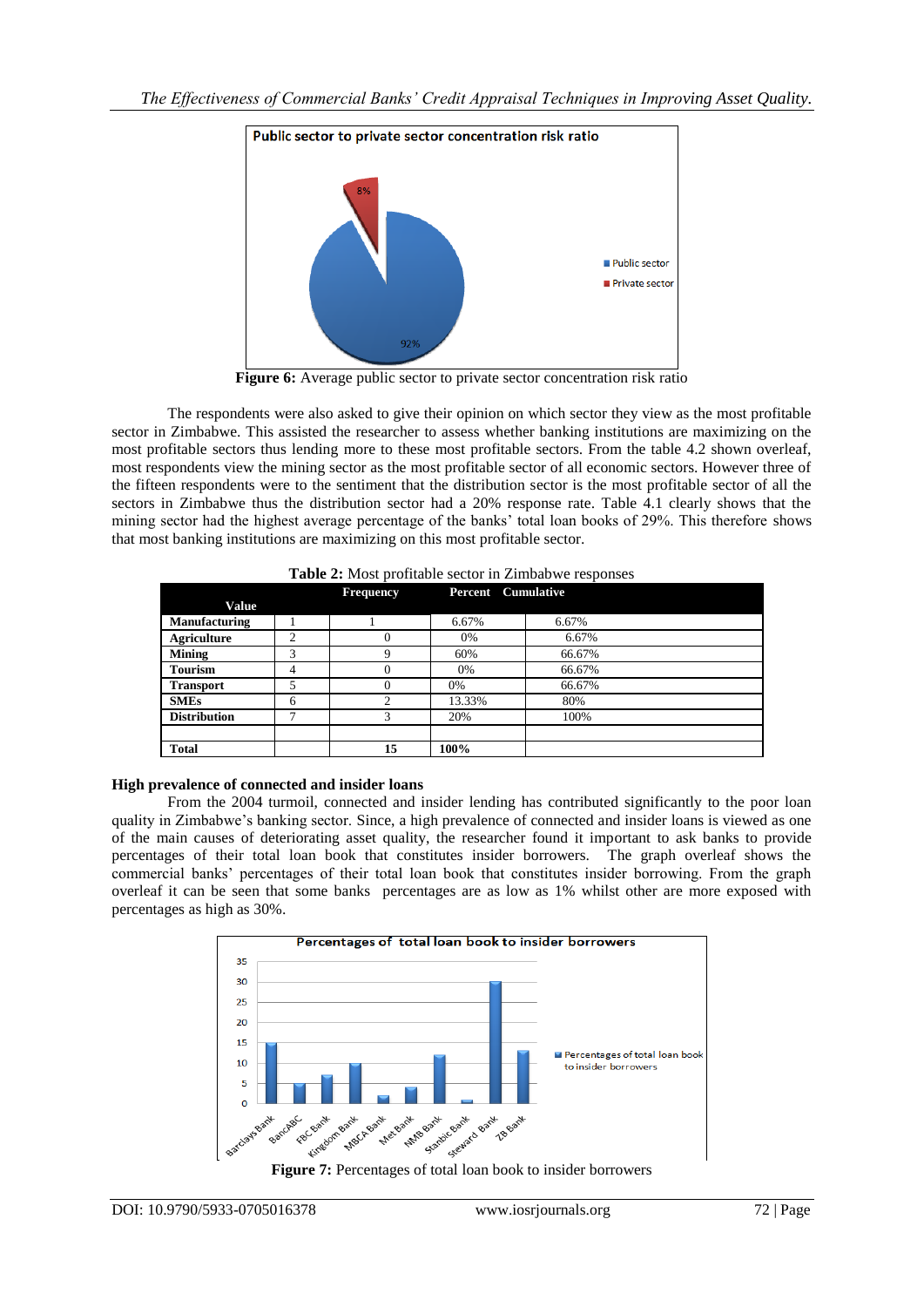#### **Benchmarks or measures for loan quality**

Most banking institutions use asset quality ratios as a benchmark for loan quality or as a way to measure loan quality. The asset quality ratios reflect the quality of banks" assets in terms of overexposure to specific risks and trends in non-performing loans thus they determines asset quality in banking institutions. Guided by the Reserve Bank of Zimbabwe, the key asset quality ratios that are used by commercial banks in Zimbabwe to measure asset quality include the following.

- Total loans to deposits ratio
- $\triangleright$  Non-performing loans to total loans
- $\triangleright$  Sector distribution of loans to total loans
- $\triangleright$  Write offs to average total loans
- $\triangleright$  Insider loans to total capital
- $\triangleright$  Largest exposure to capital

Respondents were therefore requested to indicate whether they use any of the above asset quality ratios to measure asset quality in their institutions. Overleaf is a bar graph which shows the responses on which asset quality ratios the ten commercial banks under study use as a benchmark for asset quality.



Figure 8: Asset quality ratios for commercial banks

From the graph above, it can be seen that all banking institution under study use the total loans to deposits ratio as well as the non-performing loans to total loans ratio. Most banks also make use of the largest exposure to capital ratios and the sector distribution of loans to total loans, which have 80% and 60% response rates respectively. The rest of the ratios are fairly used by the banks as they have relatively low responses rate percentages.

#### **The total loans to deposit ratio**

The total loans to deposit ratio is one of the commonly used asset quality ratio employed by commercial banks to measure asset quality in Zimbabwe. As outlined in a banking and finance Journal April 2010, the average total loan-to-deposit ratio for Zimbabwe's commercial banks in 2009 was 48.7% from about 72% in 2008 as banks slowed down on lending due to the liquidity crisis which followed after the economy was dollarized. During the first half 2009 the average loan-to-deposit ratio was 35.85%. The levels are remarkably low compared to a regional average of about 75.1% recorded during the same period.

It was also noted that, Kingdom Bank has been the emblem for an industry being blamed for closing lending taps. The bank had the most attractive total loan-to-deposit ratio of 119% during the period under review. Kingdom Bank's performance was far much better than most major banks in the region. The region's loan-to-deposit ratio is said to average 109%. The bank's total deposits during the period were US\$35.6 million. MBCA and CBZ were both on second with 67%, Met bank 61%, NMB 54%, ZB Bank 42%, Steward Bank 39%, Stanbic 31%, FBC 22%, Standard Chartered 21% and Barclays 17%.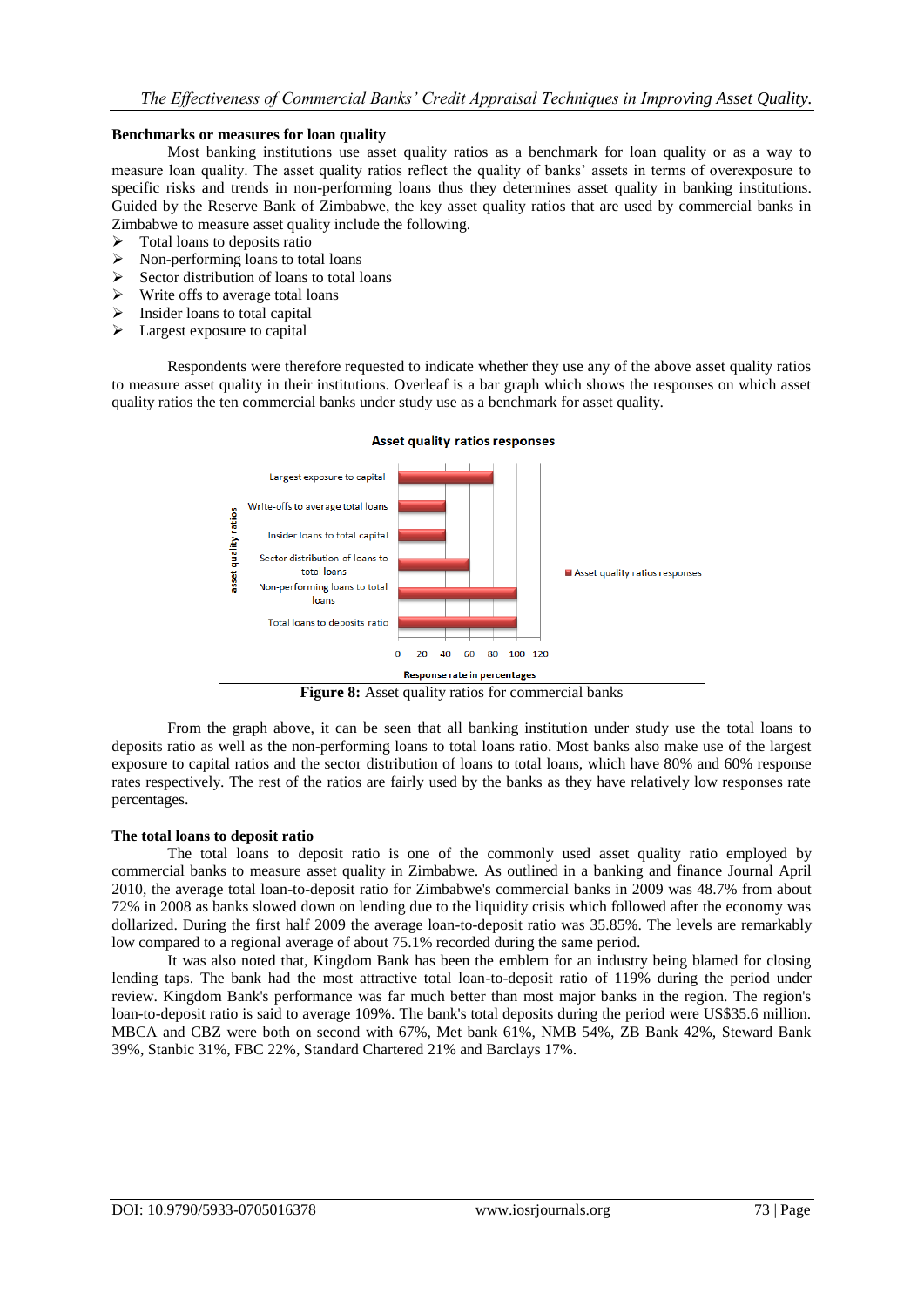

**Figure 9:** Total loans to deposit ratios for Zimbabwean commercial banks for the period ending 31 December 2009

*Source: Banking and Finance Journal Volume 32 April 2010: Zimbabwean banks closing their lending taps*

On this note, credit analysts said the extent of credit extension as at December 31 2009 indicated that lending had been restricted as reflected by the average loan-to-deposit ratio of 48,7%. However, the quest for growth in profit by banks had often been undertaken at the expense of sound lending practices. Since the economy was dollarized, the pendulum swung too far forcing the Reserve Bank of Zimbabwe to read on banks the riot act in its monetary policy which was presented in July 2009. The Finance minister also highlighted with concern that although there was a gradual increase in the level of deposits there was no corresponding level in loans and advances and this was undermining deposits-savings mobilization and discouraging borrowings.

The minister urged all the financial institutions to play their part in the economic recovery and growth efforts by reducing the gap between deposits and lending rates as there are low interest rates of less than 0.2% on deposits against high lending rates of over 25% at some banks, coupled with other high bank charges thus discouraged savings.

#### **Usefulness of asset quality ratios**

The respondents also highlighted in their own views the usefulness of the asset quality ratios discussed above and they came up with the following:

- The ratios assist in assessing the health and profitability of bank borrowers.
- These ratios also act as robots signaling when asset quality is deteriorating or indicators for deteriorating asset quality.
- Displays the effectiveness of risk controls and balances.
- The largest exposure to capital ratio controls the bank"s exposure via the capital base, thus ensuring that the largest exposure is not covering the bank"s capital base. According to the Reserve Bank of Zimbabwe, a single name exposure shall not exceed 25% of the Bank"s capital base while that for any group of companies shall not exceed 75%. Therefore the ratio assists in managing and maintaining this prudential lending limit.
- The sector distribution of loans to total loans ratio provide statistics of which sectors are outperforming others, hence one can easily determine whether an investment in the right sector has been made.
- These ratios are useful as they can be used for comparisons with industry average hence creates awareness to management of banks with relatively poor asset quality ratios
- The ratios are used for credit rating of borrowers.
- The ratios also assist in pricing of loans.
- They offer a benchmark for recoverability of the loans advanced and gauge performance of the assets.
- These asset quality ratios are also indicators of loan performance

# **Importance of credit appraisal in improving loan quality**

Credit appraisal remains at the heart of the decision making process leading to the granting of credit to a borrower in many commercial banks. Therefore, all the respondents agreed that the credit appraisal process is very important before availing funds to a prospective borrower thus there was a 100% response rate. They were no disagreements to the above sentiments. Consequently, it has been concluded that the credit appraisal process is very important before availing funds to a prospective borrower.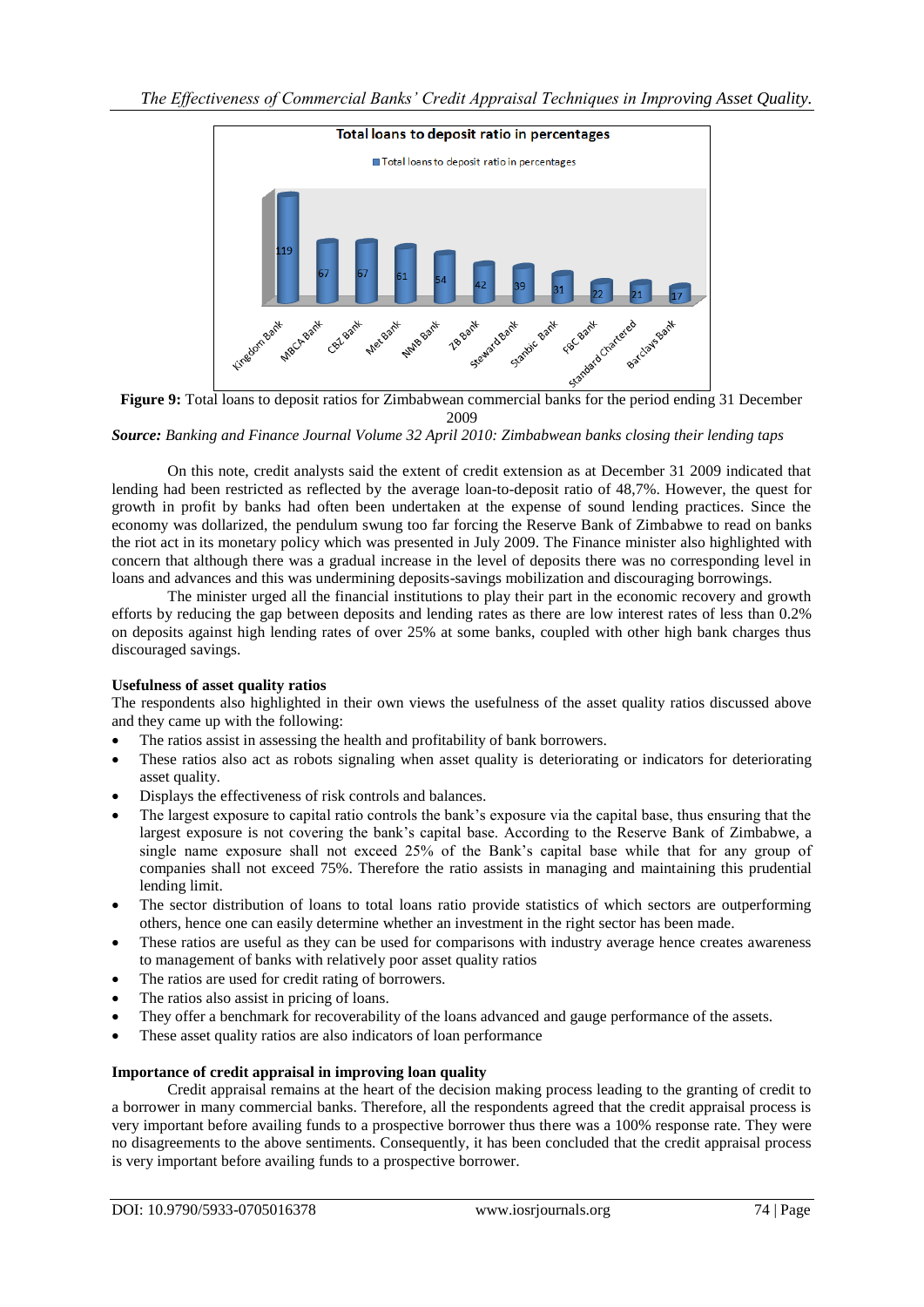|                    | Value | <b>Frequency</b> | Percent | <b>Cumulative</b> |
|--------------------|-------|------------------|---------|-------------------|
| Not important      |       |                  | 0%      | 0%                |
| Slightly important |       |                  | 0%      | 0%                |
| Fairly important   |       |                  | 0%      | 0%                |
| Very important     |       |                  | 100%    | 100%              |
|                    |       |                  |         |                   |
| Total              |       |                  | 100%    |                   |

Since the credit appraisal process is one of the most important elements in bank lending, the researcher deemed it necessary to inquire if the credit appraisal process was guided by a company credit or loan policy and how often the policy was reviewed or amended. All the ten respondents agreed that the credit appraisal process in their banks is guided by a credit or loan policy. However, on the other note, the upper end of the investors constituting 70% of the total respondents stated that their credit policies are reviewed annually, 20% notified that their banks review their credit policies after every one to six months and the remaining 10% every two to four years. From the responses it was also noted that of the ten banks, there was not a bank which never amended or reviewed their credit policy.

#### **Effectiveness of credit appraisal techniques**

The chart below illustrates the effectiveness of credit appraisal techniques in commercial banks.



**Figure 10:** Effectiveness of credit appraisal techniques in commercial banks

Of the respondents, 80% concurred that their institutions have efficient and effective credit appraisal techniques that can be used to address asset quality problems. The researcher further asked the respondents to give reasons for their sentiments and some of the reasons given include the following:

- MBCA Bank highlighted that their credit appraisal techniques are very efficient and effective because their loan quality is always stable and they have limited defaults.
- Barclays Bank on the other note justified their position saying that they have tried and tested their systems and they have matched international standards since they are an international organization with learning curves from countries worldwide.
- Some of the banks outlined that they have effective credit appraisal techniques because their structures for credit assessment flow from a management level to a board level.
- Good credit rating models in some banking institutions were also given as indicators of an effective credit appraisal process.
- Stanbic Bank highlighted that their techniques looks at the past, the present and the future of the business hence this gives them a tool to understand the business from all angles.
- ZB Bank also outlined that their techniques looks at their counterparts as well as their competitors" positions hence this makes them very effective and efficient.

However, the lower class of the respondents which constituted 20% concurred that their institutions did not have efficient and effective credit appraisal techniques that could be used to address asset quality problems. The respondents gave various reasons for their sentiments.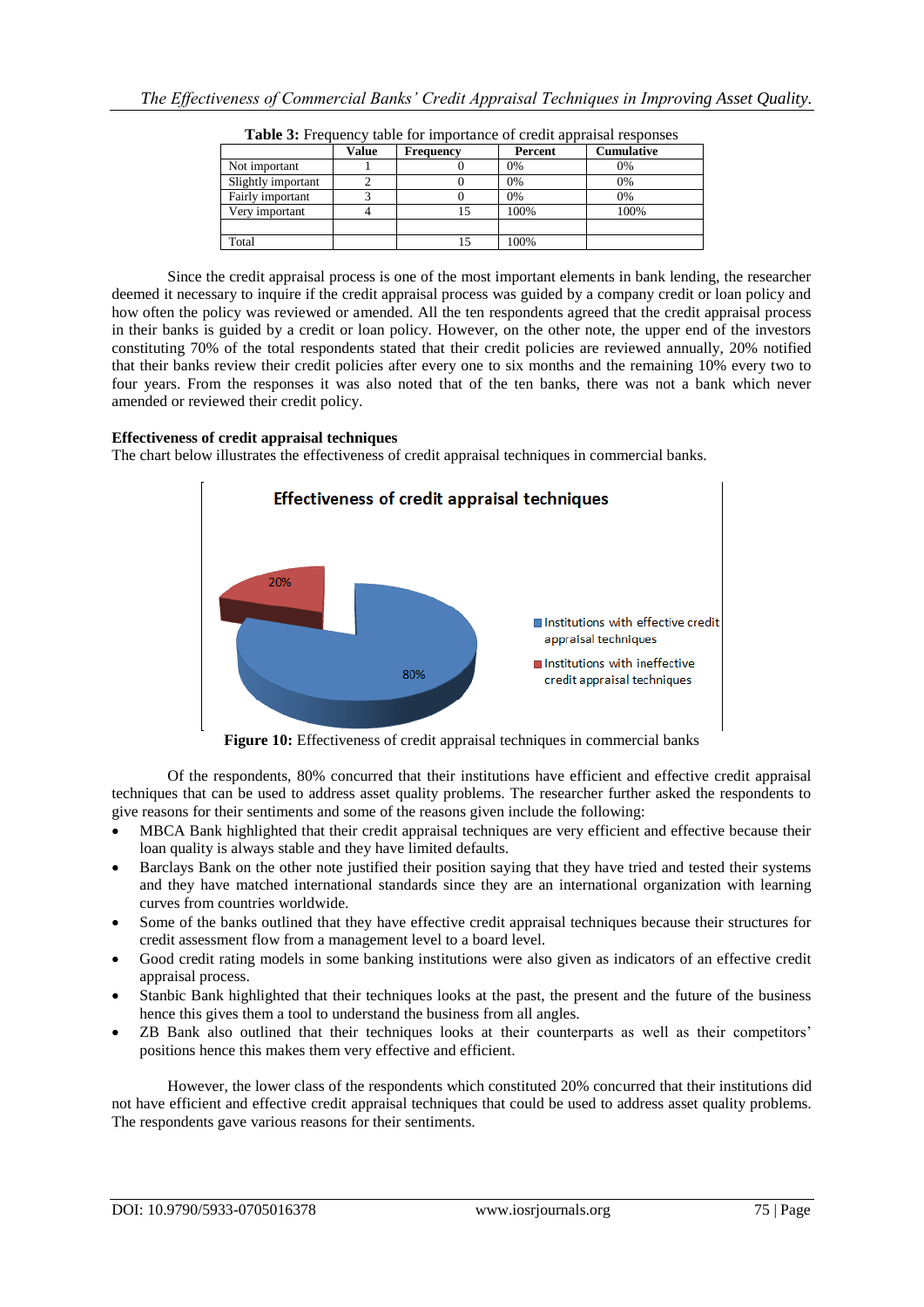However, most respondentspointed that most banks experience problems with non-performing loans due to weak credit appraisal techniques. Thus, they emphasized that credit appraisal techniques werethe most effective ways of addressing asset quality problems in banking institutions.

The study examined the various credit appraisal techniques that are used by commercial banks in Zimbabwe to address asset quality problems. It was noted that most causes of non-performing loans and defaulting borrowers, leading to deteriorating asset quality are directly linked to credit appraisal techniques inefficiency. The asset quality ratios used by Zimbabwean commercial banks and their usefulness were also highlighted. The studyalso highlighted the importance as well as effectiveness of credit appraisal techniques and other ways to curb asset quality problems outside credit appraisal techniques.

# **IV. Summary**

This study revealed that, all commercial banks in Zimbabwe use credit appraisal techniques when establishing the credit worthiness of prospective borrowers and every commercial bank in Zimbabwe has an internal rating system in place which is effective. Commercial banks also use other techniques which include stress testing, credit scoring, SWOT analysis as well as traditional expert systems which include PAPERS, CAMPARI and 5Cs. It was also noted that although most banks stick to the credit appraisal techniques stated above, there are other banks that also use financial statements of the borrowers and neutral networks when establishing the credit worthiness of a prospective borrower.

Research findings indicated that, one of the major causes of deteriorating asset quality in Zimbabwean commercial banks is ineffective credit appraisal. Major causes for non-performing loans and defaulting borrowers which are directly linked to credit appraisal include high levels of non-performing loans, large exposures to a single borrower or group of related borrowers and high prevalence of connected and insider loans. Commercial banks in Zimbabwe have fairly high non-performing to performing loans ratios depending on the sizes of their loan books thus contributing to asset quality problems. Concentration risk was noted to be evenly spread across all sectors stipulated by the Reserve Bank of Zimbabwe hence the concentration risk of the banking institutions is fairly low. However, the concentration risk ratio in relation to public sector lending and private sector lending was concluded to be very high and most banks" loans are heavily weighted towards the public economic sector. Insider borrowing in commercial banks is relatively high as some banks are exposed to as much as 30% of their total loan book.

This study also found that, most banking institutions use asset quality ratios as a benchmark for loan quality. The key asset quality ratios that are used by commercial banks in Zimbabwe to measure asset quality include, total loans to deposits ratio, non-performing loans to total loans, sector distribution of loans to total loans, write offs to average total loans, insider loans to total capital and largest exposure to capital ratio. The total loans to deposit ratio is one of the commonly used asset quality ratio employed by commercial banks to measure asset quality in Zimbabwe. However, the total loans to deposit ratios for most commercial banks were noted to be relatively low mainly due to the liquidity crisis which followed after the economy was dollarized. The main purpose for these asset quality ratios is to act as robots signaling when asset quality is deteriorating thus they are indicators for deteriorating asset quality.

This study also revealed that, the credit appraisal process is very important before availing funds to a prospective borrower. The researchers also acknowledged that, credit appraisal process is one of the most important elements in bank lending; hence this process is guided by a company credit or loan policy which is often reviewed or amended annually. The researchers noted that, some institutions have efficient and effective credit appraisal techniques that can be used to address asset quality problems whereas other banks" credit appraisal techniques are not effective enough.

# **V. Conclusions**

In light of the findings, the following conclusions were made that, all commercial banks in Zimbabwe use credit appraisal techniques when establishing the credit worthiness of borrowers and there is a direct relationship between these techniques and asset quality. Reed and Gill (1989:122) supported that when they concurred most commercial banks worldwide employ a number of credit appraisal techniques when assessing the credit worthiness of a prospective borrower. Research findings also indicate that, the internal rating system is one of the most common and effective credit appraisal technique employed by every commercial bank in Zimbabwe and is an important tool in credit risk management. This conclusion to a larger extent confirms empirical evidence by Crouhy, Galai and Mark (2006: 232) as they highlighted that most large banks use these internal ratings in several critical aspects of credit-risk management, such as loan origination, loan pricing, loan trading, credit portfolio monitoring, capital allocation and reserve determination, profitability analysis, and management reporting. Commercial banks in Zimbabwe also employ other credit appraisal techniques which include stress testing, credit scoring, SWOT analysis as well as traditional expert systems which include PAPERS, CAMPARI and 5Cs in a bid to guard against defaulting loans and non-performing loans.The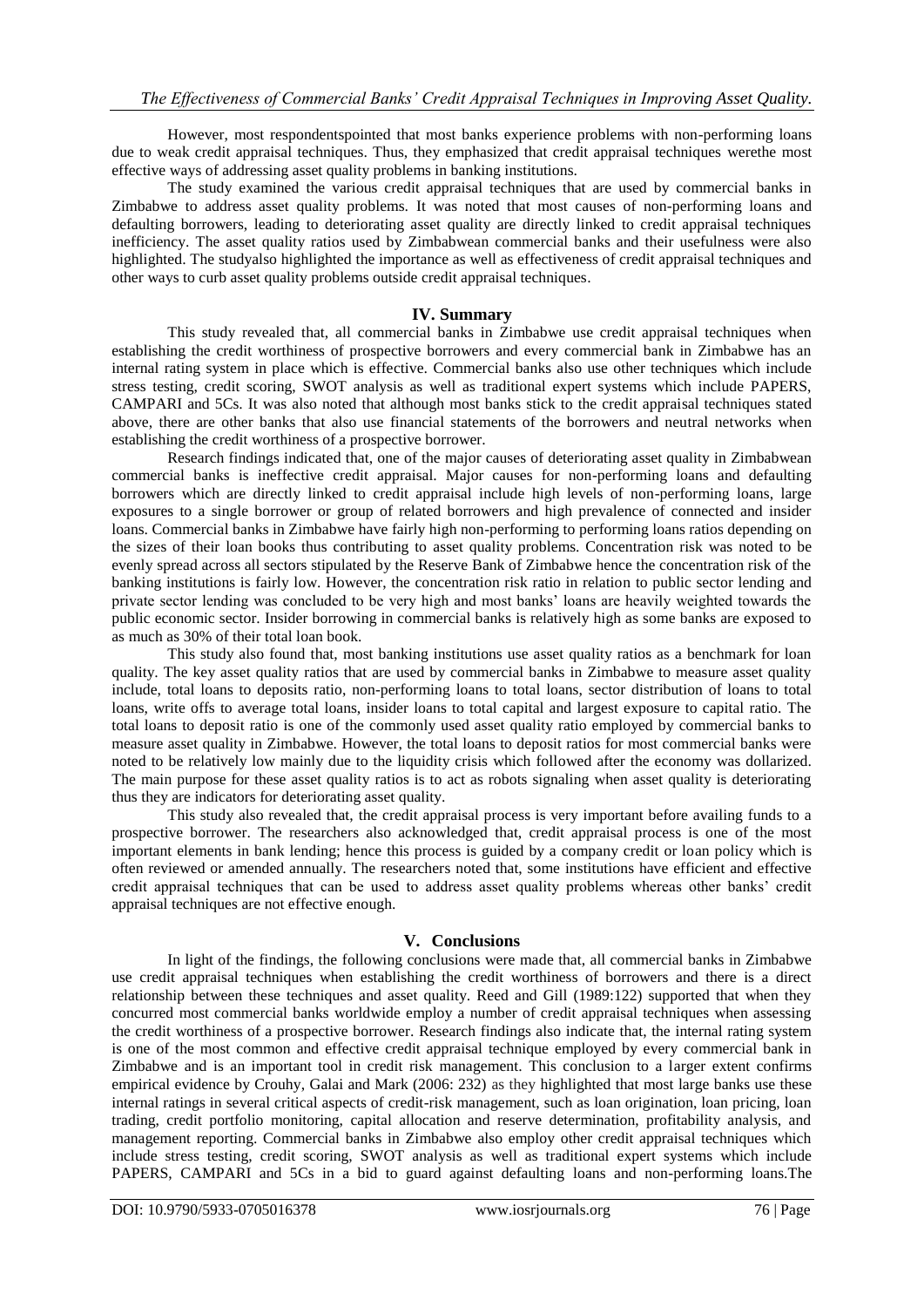researchers concluded that, commercial banks in Zimbabwe have fairly high non-performing to performing loans ratios depending on the sizes of their loan books, thus contributing to asset quality problems.

On assessing the commercial banks" concentration risk, it was concluded that the banks" loan books are evenly spread across all sectors stipulated by the Reserve Bank of Zimbabwe hence the concentration risk of the banking institutions is fairly low. However, the concentration risk ratio in relation to public sector lending and private sector lending was concluded to be very high and most banks" loans are heavily weighted towards the public economic sector. This indicates that the loan portfolios are not evenly distributed between the public and private sectors hence commercial banks are facing the risk that if the public sector collapses in Zimbabwe, that can damage their complete loan portfolios. This conclusion is in line with the Reserve Bank of Zimbabwe Financial Stability Report (2007: 24), which concluded that some banking institutions which accumulated large exposures to the agricultural sector found themselves in a crisis.Education and Health Sectors suffered indirect negative consequences.

Since a high prevalence of connected and insider loans was also viewed as one of the main causes of deteriorating asset quality, the researchers concluded that insider borrowing in commercial banks is relatively high as some banks are exposed to as much as 30% of their total loan books, hence this significantly affects asset quality. Duffie and Singleton (2003: 129) on the same note confirmed that most of these banking institutions with high insider borrowing disregard set prudential lending limitsto insiders.

Reed and Gill (1989: 122) highlighted that credit appraisal remains at the heart of the decision making process leading to the granting of credit to a borrower in many commercial banks. Consequently, it has been concluded that the credit appraisal process is very important before availing funds to a prospective borrower and most banks experience problems with non-performing loans due to weak credit analysis.

In Summary, the researchers concluded that commercial banks in Zimbabwe are experiencing severe deteriorating asset quality due to a number of problems facing the banks, the banking sector and the whole economy at large. Credit appraisal techniques are one of the most effective ways of improving asset quality in commercial banks. However, most banks in Zimbabwe lack effective credit appraisal techniques and undermine the capabilities of significantly reducing asset quality problems.

#### **VI. Recommendations**

In light of the above conclusions, the following recommendations are made:

- Commercial banks in Zimbabwe should ensure that they have efficient and effective credit appraisal techniques in place as a measure of reducing asset quality problems.
- Commercial banks should test their systems before implementation and also ensure that their credit appraisal techniques match with international standards especially the credit scoring and the internal rating system.
- Every banking institution should have credit appraisal techniques that comprise methods, processes, controls, data collection and IT systems that support the quantification of default and loss estimates**.**
- Banks should link together or integrate their credit risk management systems with general management systems. Integration will enable risk management to respond to changing external and internal business conditions.
- Adopt the risk based thinking approach. This is an approach that will promote lateral thinking within banks. Risk based thinking combines a "three what's" type of approach that if used by Zimbabwean banks will ensure that their risk management practices are efficient and effective. The three "what"s" are:
	- What can go wrong?
	- What causes it to go wrong?
	- What can I do to prevent it going wrong?

Risk based thinking in banks will enable a moment"s reflection before action.

#### **References**

- [1] Basel Committee (2004) A Banker"s Guide to Basel II Framework Banking Association South Africa, June, pp. 23-25, pp.32
- [2] Basel Committee (2003) "Sound Practices for the Management of Credit Risk", Bank Supervision, May, pp. 94-99
- [3] Basel Committee (2004) viewed 11 March 2014; [<http://www.creditstresstesting.com>](http://www.creditstresstesting.com/)
- [4] Basle Committee (1999) "Credit Risk Modeling- Current practices and applications", Banking Supervision, June, pp. 86-92
- [5] Bessie, J. (2002). Risk Management in Banks, John Wiley & Sons Inc., New York, USA pp. 103
- [6] Comptroller"s Handbook: Allowance for Loan Lease Losses (1998) pp. 26-30
- [7] Comptroller"s Handbook:Rating Credit Risk (2001) pp.7-8
- [8] Crouhy, M., Galai, D., and Mark, R. (2006). The Essentials of Risk Management, McGraw HillCompanies, USA
- [9] Davies, A., and Kearns, M.C. (1992). Banking Operations: UK Lending and International Business, 2<sup>nd</sup>Edn, Oxford Press, London pp.113,117,121
- [10] Duffie, D., and Singleton, K.J. (2003). Credit Risk, Princeton University Press, London pp.129
- [11] Esch, L., Kieffer, R., and Lopez T. (2005) Asset and Risk Management; John Wiley & Sons Limited, West Sussex England, pp. 234 [12] Global Credit Rating (2006) Global Credit Rating Report for Premier Banking Corporation, viewed 4 March 2014 [<http://www.globalcreditrating.com>](http://www.globalcreditrating.com/)